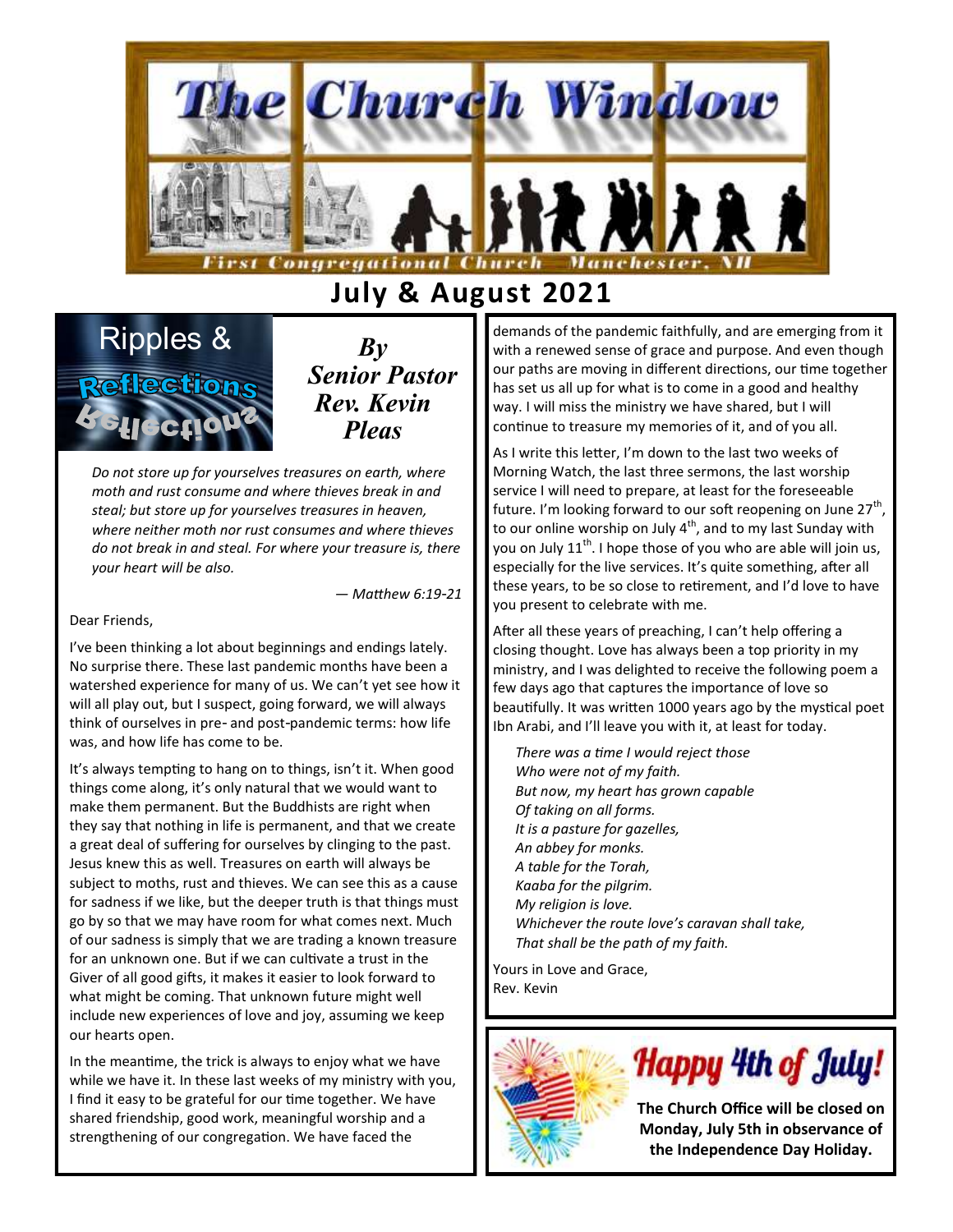# Senior Moments **With Rev. Barbara Papagian II** Sunday, July 4th 10:00 AM

Summer is here and usually things wind down in the summer. Committees don't meet, the church office closes early on Fridays when possible, and life just seems to slow down a little.

This year is different, though. Our church is going to be gearing up, starting with services in the Sanctuary on a few Sunday mornings throughout the Summer! It will also be different because Kevin will not be with us after July 11th and I will be leading worship as well as some pulpit supply ministers and one or two of our own church family members.

We will have an interim minister starting in September, who will be leading us through the transitions of opening the church and selecting a new Senior Pastor. Our lay leaders and staff will be working very hard to make these transitions as smooth as possible and we are all open to your questions, suggestions, and concerns as we proceed.

Thank you all for the cards, gifts, and well wishes for my Ordination. I am overwhelmed with the support you have all given me and I look forward to serving you as your Associate Pastor.

Some of you have asked what you should call me now. Please keep calling me Barbara, or Barb, or Bo….I answer to them all. We will keep the titles for when I'm wearing my robe.

I have had two weeks of restful vacation and I hope that all of you will take time this Summer to enjoy some rest and maybe some travel.

I wish you a safe and happy summer. Rev. Barbara Papagian, Associate Pastor

# **Children & Youth Ministries**

#### **News**



During the summer, the Cradle Roll room will be open but not staffed with volunteers. If you wish to use Cradle Roll, the room is open and the service is

broadcast through the speakers in the room so you don't miss anything. The room has been cleaned and disinfected prior to service. On the counter you will see a container of disinfectant wipes. Please wipe down any large items that were used before leaving the room. Cradle Roll will be cleaned and disinfected

before each in-person service.



## **Friday Link Submissions!**

We are always looking for interesting stories, poems, appropriate jokes, favorite quotes and family or vacation photos, to add to Rev. Barbara's *Friday Link Newsletter*. Reach out to her if you would like to contribute!

## **Upcoming Worship**

**Sixth Sunday after Pentecost Worship Service on Facebook \*\*\*\*\*\*\*\*\*\*\*\*\*\*\*\*\*\*\*\*\*\*\*\*\*\*\*\*\*\***

**Sunday, July 11th 10:00 AM**

**Seventh Sunday after Pentecost Rev. Kevin's Farewell Service & Piper Goodrich Baptism Worship Service in person & filmed for later posting \*\*\*\*\*\*\*\*\*\*\*\*\*\*\*\*\*\*\*\*\*\*\*\*\*\*\*\*\*\***

**Sunday, July 18th 10:00 AM**

**Eighth Sunday after Pentecost Rev. Barbara Papagian Leads Worship on Facebook \*\*\*\*\*\*\*\*\*\*\*\*\*\*\*\*\*\*\*\*\*\*\*\*\*\*\*\*\*\***

#### **Sunday, July 25th 10:00 AM**

**Ninth Sunday after Pentecost Rev. Barbara Papagian Leads In-person Worship \*\*\*\*\*\*\*\*\*\*\*\*\*\*\*\*\*\*\*\*\*\*\*\*\*\*\*\*\*\***

## **Sunday, August 1st 10:00 AM**

**Tenth Sunday after Pentecost Guest Worship Leader \*\*\*\*\*\*\*\*\*\*\*\*\*\*\*\*\*\*\*\*\*\*\*\*\*\*\*\*\*\***

#### **Sunday, August 8th 10:00 AM**

**Eleventh Sunday after Pentecost Rev. Stephen Cushing Leads Worship on Facebook \*\*\*\*\*\*\*\*\*\*\*\*\*\*\*\*\*\*\*\*\*\*\*\*\*\*\*\*\*\***

**Sunday, August 15th 10:00 AM**

**Twelfth Sunday after Pentecost Pip Adams Leads In-person Worship \*\*\*\*\*\*\*\*\*\*\*\*\*\*\*\*\*\*\*\*\*\*\*\*\*\*\*\*\*\***

#### **Sunday, August 22nd 10:00 AM Thirteenth Sunday after Pentecost Rev. Barbara Papagian Leads Worship on Facebook \*\*\*\*\*\*\*\*\*\*\*\*\*\*\*\*\*\*\*\*\*\*\*\*\*\*\*\*\*\***

## **Sunday, August 29th 10:00 AM**

**Fourteenth Sunday after Pentecost Rev. Gordon Rankin Leads In-person Worship**

## **Upcoming Committee Meetings**

- **Mon. August 9th @ 6PM—Stewardship Meeting**
- **Tues. August 10th @ 2PM—Connecting the Congregation**
- **Sun. August 15th @ 1PM—Open & Affirming Committee**
- **Weds. August 18th @ 6PM—Reopening Task Force**
- **Weds. August 25th @ 9AM—FOOS to prepare September Church Window Newsletter**
- **Mon. August 30th @ 6:30PM—Deacons' Board Meeting**

**There will be an All Church Picnic on Sunday, September 12th! We are in the planning stages of this event and will be looking for help. Please check upcoming Friday Link and Sunday News for more details!**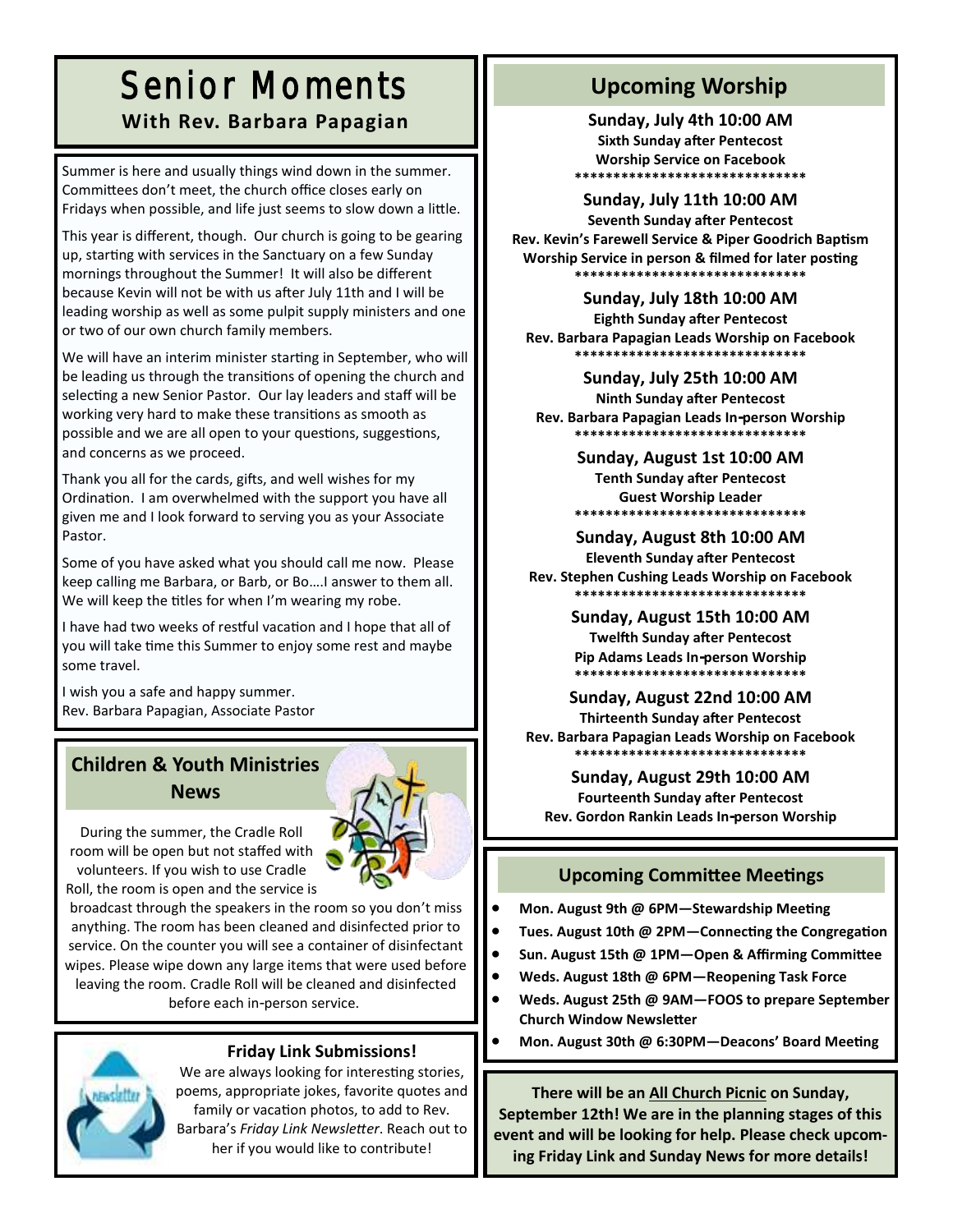

## **News from FCC Outreach**

July & August 2021



**Thank you** to all those who participated in the Church World Service Mother's Day

Blankets and Father's Day Tools Events! **FCC donated a total of 58 Mother's Day Blankets and 38 Father's Day Tools. Thank you to all for your generosity!**



#### **Hallsville Farewell!**

The Outreach Committee held its final end-of-school luncheon for faculty and staff at Hallsville School on June 17th. This has been an annual event for several years to thank them for

service to the children. This year's lunch featured chicken tenders from the Puritan Back Room and cookies from members of the committee. For the last five years we have partnered with the school to benefit children in need.



Our assistance has consisted of emergency grocery money in the

their



form of gift cards, weekend food programs, a coats and boots program that has provided for every child identified as in need with a winter coat and pair of boots. We are proud of what has been accomplished and sad to see the school closing.



#### **Bakersville School News**

The Outreach Committee has met with Bakersville social workers, Danielle Longo and Kate Kelly. Danielle works with the approximately 300 students at the elementary school and Kate with the 90 students at the Bishop O'Neil Center Preschool. They identified their biggest immediate needs are for booster car seats

for the preschool and emergency grocery store gift cards. On Monday we delivered 4 booster seats and 10 \$50 Market Basket gift cards. We will be talking to them again before school

starts this fall to explore ways to grow a partnership similar to the one we have enjoyed with the Hallsville School.



#### **\*Children's Book Drive for Elliot Hospital\***

Thanks to everyone for your generous donations of books for the Elliot Hospital Book Drive! We received 70 books and Outreach will be tripling the number so the total to be donated is 210! Again, thanks to everyone who participated and made this wonderful event such a success.





Ruth Knowles, John Rowe and Karen Hawver seen sorting the donations on June 14th.

#### **"Movie Club" Returns Friday, August 6th at 9:30 AM!**

In this fun take on our Bible Study, we will discuss a movie we watched during the week. Each Friday we will choose the next movie to watch from a list we have made. Call Rev. Barbara Papagian at the church office (625-5093) for more info & to be included!



#### **PICTURE DIRECTORY PROJECT**

The Membership Team is pleased to let you **pirectory** know we are working on a directory that will be distributed this fall. Our 2021 Picture Directory will be a much less formal project, not something where portraits are taken and you can then order prints from the



portrait company. Our intent is to make a simple directory using pictures we take of ourselves so that we can put a face to a name. We are asking Members and Friends of First Church to take their own "selfie" pictures and email them to Lauren Henderson in the church office at:

[LHenderson@FCCManchesterNH.org](mailto:lhendersonFCC@yahoo.com)

Pictures can be of individuals, couples, or families – it's up to you. If you have problems with this approach, such as an older cell phone or no cell phone at all – you can stop by the church office from 10 to noon during June or July, and Lauren or Linda will gladly take your picture. Give them a call at 625- 5093. If that is not convenient for you – please call Bill Jones at 603-860-1236 to discuss coming to your home to take the picture. If you do not wish to have your picture in the Picture Directory – that's fine – just drop Bill Jones an email to tell him you are not interested - [wjones0615@comcast.net](mailto:wjones0615@comcast.net).

When the directory is finished, we will ask people to pick up a copy during worship or at the church office, as this will save us the expense of having to mail them out. The Membership

Team will also help in delivering the directories to those people who cannot pick them up. Your cooperation in making this project a reality is most appreciated!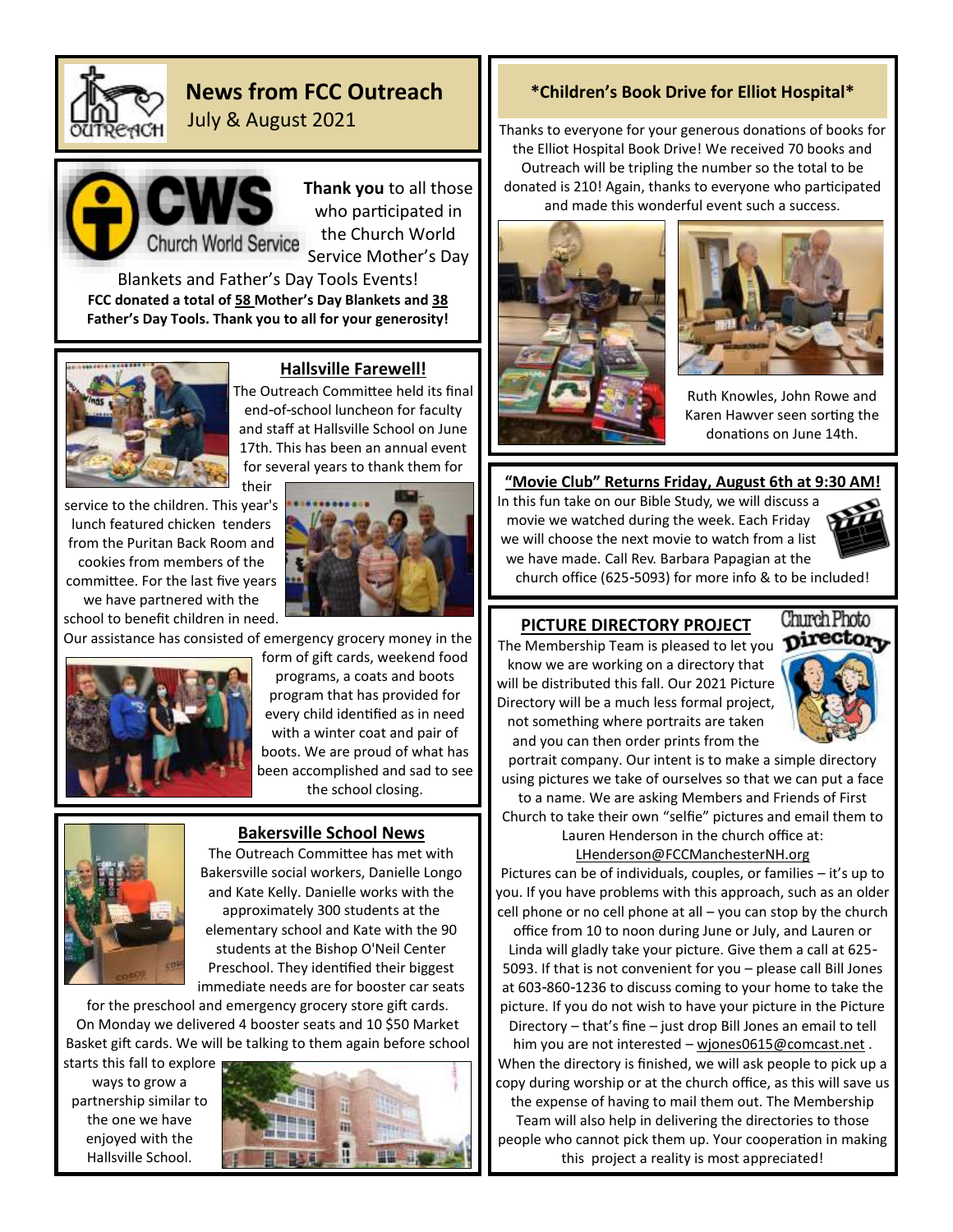

## **Open and Affirming Committee News**

Summer 2021

*"It's so important for the church (not just FCC) to be present at such an event. The message that God's love is meant for all is so important."*

Volunteer Jim Fogle, referring to the Queen City Pride Festival June 2021

#### **June 19th. Queen City Pride Festival.**

What a day full of reminders of Jim's message. The twelve FCC volunteers talked with hundreds of attendees that day, and we heard

numerous expressions of thanks from members of the LGBTQ+ community, their parents, and friends. We also saw several people in tears, as they shared difficult, emotional stories of their life experiences related to not being welcomed or accepted, feeling different, and sadly, being shunned and ostracized from their own church communities.

You'll be glad to know that many attendees looked at our posters and print materials and recognized our beautiful church building on the corner of Hanover and Union. We invited everyone to visit us online and to join us when we return to in-person services. One of FCC's own, Rev. Emelia Attridge visited our booth that day and shared encouraging thoughts. She said that… *even if no one from the festival attends FCC, our presence was a powerful ministry to those who have experienced so much rejection.*

The powerful stories shared at Queen City Pride reminded me of church musician Mark Miller's stories from his *Draw the Circle Wide* Zoom event. If you haven't had a chance to watch it,



please see the Vimeo video on the FCC website. Click this exact link, [https://vimeo.com/554087615.](https://vimeo.com/554087615) During his presentation, Mark asked us the question that he and others ask themselves at his home church in Summit, NJ, "Is there room for others in our welcome?" Mark added that he believes deeply that "all kinds are parts of a whole."

Mark also told a personal story that has messages for all of us. He was invited to speak and perform at a conference featuring contemporary, conservative church music, and confessed that he was somewhat apprehensive attending as a gay, black man. He shared how moved he was when a youth choir performed his anthem, "I Believe." The generous welcome of the choir and the conference leaders reminded him not to judge others and to respect everyone's common humanity. Miller believes that God is calling us, too – to open our minds and be in dialogue as we face challenges to change and grow in our faith communities. He makes an important point that… "a dialogue is about *both* 

*sides* coming away changed." *We will continue to hold the stories we heard at the Queen City Pride Festival in our hearts, and strive to mirror Mark Miller's passion, faithfulness, and hope at FCC – to help change the world…and build God's beloved community - extending welcome and love to all.* 



The next meeting of the Open and Affirming Committee will be on **August 15 at 1:00 pm** (tentative). You're welcome to join us. Please contact Carol Soucy [carolsoucy@comcast.net](mailto:carolsoucy@comcast.net) or call 603.591.6387.

#### **Open and Affirming Committee**

Elizabeth Blood, Jeanine Finefrock, Jeffrey Frye, Karen Hawver, John and Kathy Rowe, and Carol Soucy, Chair



## Women's Connection News Summer 2021

**Women's Connection just completed our 9th Mystery Ride on Saturday June 5, 2021. There were 15 ladies in 6 cars traveling to Bedrock Gardens in Lee, NH.**



Everyone arrived at 8:30 am in the church

driveway to meet and greet each other and deliver 114 food items for the food pantry. A BIG THANK YOU to Rev. Barbara Papagian for making a special trip to church to unlock the door so the food could be put inside before leaving on the mystery ride. Marsha Neubert and Carol Ann Howe each brought in 15 items which was the top number. Thank you ladies!

The drivers were excited and waiting patiently for the directions to our first destination, [Bedrock Gardens.](https://r20.rs6.net/tn.jsp?f=001SvDYbnaxWZeu2lmR2bVUVVKs5JbCrCzBGo41n8DjLByAlD-J4dK8EZieB3tDWXcVlRLrAjbdg0uoRX5O4V7zFB4KP143m1EMMXcLrh_iOzKWuyoYWfjJhLE-9fRnwr-mqC2__z0bpHFpvdYYyaQJW8Ne9nuVwLwT&c=7fYh9UGhlQp64w9h-MprRK4Qp47LPeYlcRTsAzgt_idffd1c_Uo-bg==&ch=GBnM) Once the drivers knew



where to go everyone got in the cars for a 9:15 am departure. We arrived in the parking lot at 10:00 am and were greeted by the friendly volunteers who are the heart and soul of how the Gardens operate. It is a nonprofit and is financed by admissions, donations, grants, and memberships. A little history of the Gardens... It was an abandoned dairy farm when purchased from Annie Piper in 1980 by Jill Nooney and Bob Munger. They designed, built, and maintained the garden themselves until the Friends of Bedrock Gardens was formed. The sculptures on the property are Jill Nooney's (with a few exceptions). If interested



visit bedrockgardens.org to learn more. We had fabulous weather for walking through the beautiful gardens and viewing the sculptures. Everywhere you turned there was another picture that had to be taken. Maybe of a pond, a waterfall, or a tea house, the beautiful scenery was endless.

Once everyone returned to the entrance, the drivers were given the second set of directions to our lunch destination, The [Beach](https://r20.rs6.net/tn.jsp?f=001SvDYbnaxWZeu2lmR2bVUVVKs5JbCrCzBGo41n8DjLByAlD-J4dK8EZieB3tDWXcVYMV_PSjHe53mYuhuQ1rDB6iaQkyXAB39mvYEkZPHyBr8KiRIKpimLeQIXvbMdvoXeB04oaDZCmDh8elTS3hbGz0XBS3_NGjG&c=7fYh9UGhlQp64w9h-MprRK4Qp47LPeYlcRTsAzgt_idffd1c_Uo-bg==&ch=GBnM)  [Plum](https://r20.rs6.net/tn.jsp?f=001SvDYbnaxWZeu2lmR2bVUVVKs5JbCrCzBGo41n8DjLByAlD-J4dK8EZieB3tDWXcVYMV_PSjHe53mYuhuQ1rDB6iaQkyXAB39mvYEkZPHyBr8KiRIKpimLeQIXvbMdvoXeB04oaDZCmDh8elTS3hbGz0XBS3_NGjG&c=7fYh9UGhlQp64w9h-MprRK4Qp47LPeYlcRTsAzgt_idffd1c_Uo-bg==&ch=GBnM) in Epping, NH. If you are yearning for a lobster roll and ice cream this is the place to go. It was wonderful to be out with each other and to catch up on lost time while enjoying the

delicious food. The ice cream was to die for! From here we headed back to Manchester to rest after a busy day... Time to plan for next year!

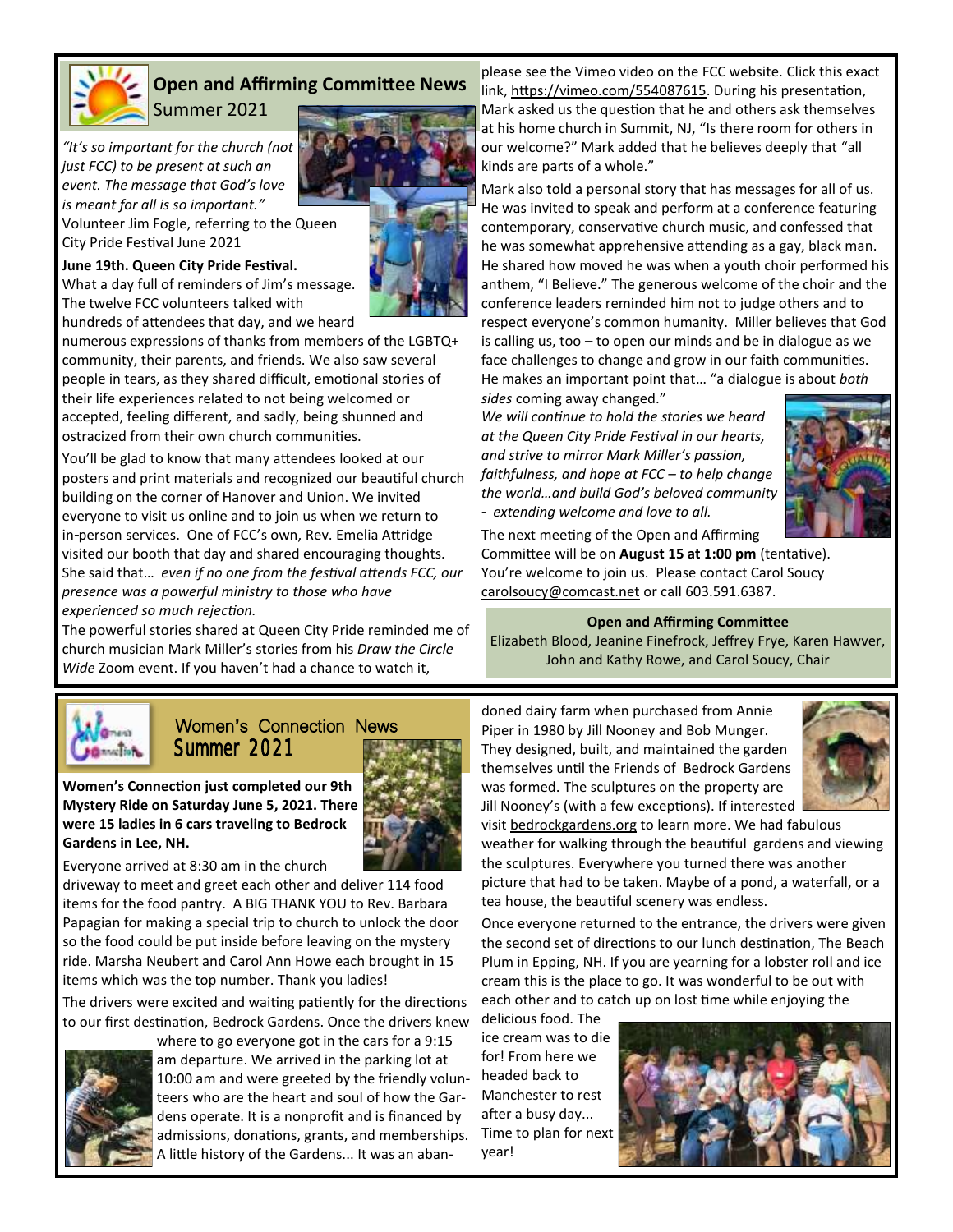

*"Happy are those who will feast in God's Kingdom." Luke 14:15*

**Chug a Chug a Choo Choo…! Thanks to all our Meal Train volunteers, who cooked, baked, wrote notes and sent birthday cards during the pandemic, and helped to provide a connection between all of us.**

It's inspiring to see how our community worked together to put smiles on so many faces. Meal Train Volunteers have been busy providing friendship, connections, and caring between us all.

**Last month we made our 4th delivery of cookie bags to UpReach Therapeutic Riding Center for their "Caring Connections Outreach," and to-date FCC has contributed 1100 cookies** 

**to their program!** This program was designed to combat compassion fatigue for front line workers who have been caring

for our community for the past months of



the Covid pandemic.

**Brand new Scholastics books have been donated by Tiny Tot's Preschool in Auburn to First Congregational Church.** These will be given to UpReach Therapeutic Riding Center for kids ages 8-17 years who are

taking part in their *Resilience Reins* program. This is a program for kids at risk in the city and we look forward to providing a meal or

two each session soon, as we have done in the past. Goodie bags of special treats have also been delivered to members who perhaps have been more housebound as a result of Covid, with a smile and an opportunity for a quick chat. It has been very good to stay in touch.

**We have been providing a weekly meal to John and Sue Curtis as Sue navigates her cancer journey, and we are pleased to report that she has completed her chemo treatments, and has started radiation.** She is feeling really good and is optimistic about her progress. She is once more enjoying cooking on her days off. Your love, caring, prayers and COOKING have really helped her through this part of her journey back to health. Please let us know if you are aware of anyone who would benefit from receiving a special treat, some soup or cookies, or maybe a meal. Our aim is to provide some extra TLC to our friends and members in times of need, whether they just need a little company or to know that they are in our thoughts. **Helping out with the Meal Train can mean cooking a meal, soup or a treat such as cookies, brownies or other homemade sweet, or delivering a meal package.** If you would like to help out and have not yet done so, contact Liz or Peggy who will get in touch with you when the need arises. The beauty of having a good number of volunteers is that you can always feel free to pass for another time. We are blessed by the dedication and service of our FCC congregation. Contact Peggy Neveu (frannys1@aol.com or 483-8388) or Liz Verity [\(liz-v@comcast.net](mailto:liz-v@comcast.net) or 623-7461) to suggest a name or add your name to the volunteer list.

 **Only with your help can this project be successful!** 



## **Memory Garden News**

What a wonderful Team we had working in the memory garden on May 24th! Larry Dearborn

donated and delivered the bark mulch, and the whole

team worked hard not only in the memory garden, but all of the church gardens. Bill Jones edged the lawns, while others weeded and spread mulch. "Thank you's" go to Larry Dearborn,

Karen Hawver, Bill Jones, Pam LeBlanc,



Steve Payne, Peter Perich, Kathy Nelson, Sokhom Sar, Carole Valavane and advisor, Dick Jarvis.



Two hydrangea trees were planted on June

1st! They have blossoms already and hopefully will be beautiful. Thank you to all those people whose donations this



year have supported our Memory Garden. To honor those whose memory you treasure, with a monetary donation, you can send a check to First Congregational Church, with the "Memory Garden fund" in the memo line. Should you wish to honor a loved one by your donation please specify their name, which will be recorded in the Memory Book.

**\*Holly Berry Fair News\* Excitement is building with the plans being made for the Holly Berry Fair!** 



This all-church event is being planned for November 20th, 2021. (Keep your fingers

crossed!) Revisions have been made to accommodate more social distancing and the consolidation of tables for an easier flow of people.

Morning workshops have been scheduled for July 15th and 22nd from 10AM—12PM in the dining room. There is a limit of 12 people per the Re-Opening Task Force rules. There will be tasks for all - those with special skills and those who just

want to help with very simple items. Please watch the Women's Connection emails for information. Come to see your friends, laugh with them and help make the Fair a success in community participation! Please mark the July

dates in your calendar – also August 5th and 19th! If you volunteered to head a table or assist someone either

Pam or Peggy will be contacting you to confirm your participation this fall. We look forward to having everyone's participation. If you want to help or have questions, please contact either Pam LeBlanc (blanclp@comcast.net) or Peggy Neveu ([frannys1@aol.com\)](mailto:frannys1@aol.com). We are thinking positive about this year!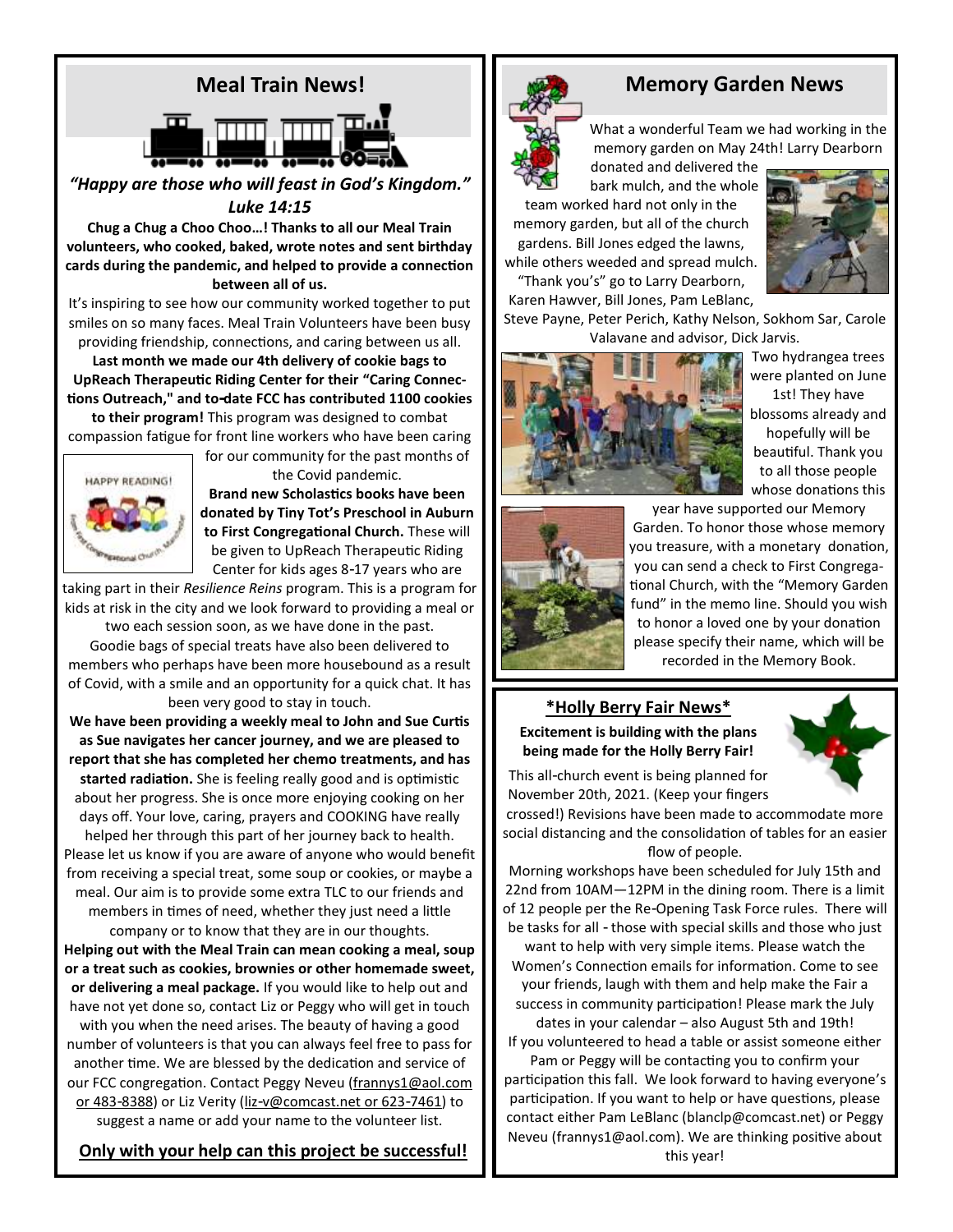# 2021 FCC SCHOLARSHIPS ANNOUNCED

### **Scholarships Presented on Sunday, June 6, 2021**

The Scholarship Committee is pleased to announce the Church Scholarships for 2021. Funding for our scholarships this year is possible because of the FCC Scholarship Fund, the William P. McGuiness Scholarship Fund , the Virginia Smith Scholarship Bequest, and the Gordon P. Woolner Scholarship Bequest. We are very pleased to make these awards.

#### **For Our High School Graduates**

#### **FCC Senior Scholarship Awards**

#### **Ethan Krueger**

Ethan will receive The First Congregational Senior Scholarship Award. Ethan graduates from Bow High School. While in high school, Ethan has played football for 4 years. He has wrestling, and volunteer coaching for youth basketball and football. At church growing up, Ethan has participated in Sunday school, the cherub choir, and confirmation class. He liked hiding Easter eggs on the church lawn for the younger children. He is accepted at Endicott College in Beverly MA for the fall, and hopes to become a Physical Therapist or an Actuary.

#### **Garrison Gagnon**

Garrison will receive The First Congregational Senior Scholarship Award. He transferred from Manchester Central High School to the Holderness School in Plymouth NH. He will graduate from the Holderness School where he has been part of the varsity lacrosse, hockey and cross-country teams. Additionally he has been part of outreach programs sponsored by the school and served as senior dorm leader his senior year. At church over the years, he was in the Cherub Choir, the children's hand bell choir, and the Carol choir. He performed in Christmas pageants. He has been accepted at Johnson and Wales University in Providence, RI. Garrison's planned course of study is in Physical Therapy/ Personal Training/ Nutrition Science with a likely goal of a Masters in Physical Therapy.

#### **William P. McGuiness Award for a High School Senior Ethan Lyons**

Ethan will receive the William P. McGuiness Award. Ethan graduates from Memorial High School. This special scholarship award was set up by the youth group (Phi Kappa) for deserving high school male students in memory of William who was a member of their group who died in an accident while traveling home from college. Ethan has demonstrated outstanding engagement at his school and at our church. He has been part of the Latin Club, the positivity Club, and DECA at school. Here at church, he has participated in Sunday School and Youth group, and has helped out at holiday activities, helped teach Sunday School, and helped at New Horizons, and the Young Athletes Program. Ethan will attend the University of New Hampshire in Durham in the Paul School of Business to earn a degree in Business and Management.

#### **Higher Education Awards**

We have six students who are continuing their college education and will receive **The Higher Education Award.** All of these students are members of our church and were active participants in the life of our church in a variety of ways while they attended here. Essays written by each of the scholarship recipients will appear in this edition of the Church Window. Please enjoy reading them.

*The Higher Education Award is given to students who have graduated from high school who are continuing their education, whether or not they have received a Church Scholarship in the past. The intent of this award is to support our church members as they continue to pursue their education either at college undergraduate or postgraduate level or in pursuit of certificates in job training programs.*

#### **Our College Undergraduate Students**

#### **John Thornton**

John receives the Higher Education Award. After a year at Manchester Community College, John will transfer to the University of New Hampshire where he has chosen to major in Neuroscience and Behavior.

#### **Margaret (Maggie) Thornton**

Margaret receives the Higher Education Award. "Maggie" will be a senior at Norwich University in the fall. She still hopes to transition into the US Army where she can help soldiers work back to full health, achieving their physical and mental health goals. Additionally she plans to work as a certified personal trainer at an athletic development facility to help young athletes and to coach high school soccer.

**Emma Green** receives the Higher Education Award. Emma is enrolled in the liberal arts program at Manchester Community College where she is close to finishing her Associates Degree for Liberal Arts. She plans to enroll in the teaching program there so that she can earn a teaching certificate and ideally get a degree in education to become a high school teacher.

#### **Our Post Graduate Students**

**Jennifer Irving** receives the Higher Education Award. She is attending Suffolk University Law School and is currently finishing up her first year as a law student with all the challenges of Covid 19. She is enrolled in a three-year program there. This fall she will be teaching Constitutional law to high school students through the Marshall Brennan Constitutional literary Project. Over the summer she has a judicial internship at the United States District Court for the District of Massachusetts in Boston. Her interests include Immigration Law and Constitutional Justice in Schools.

*Continued...*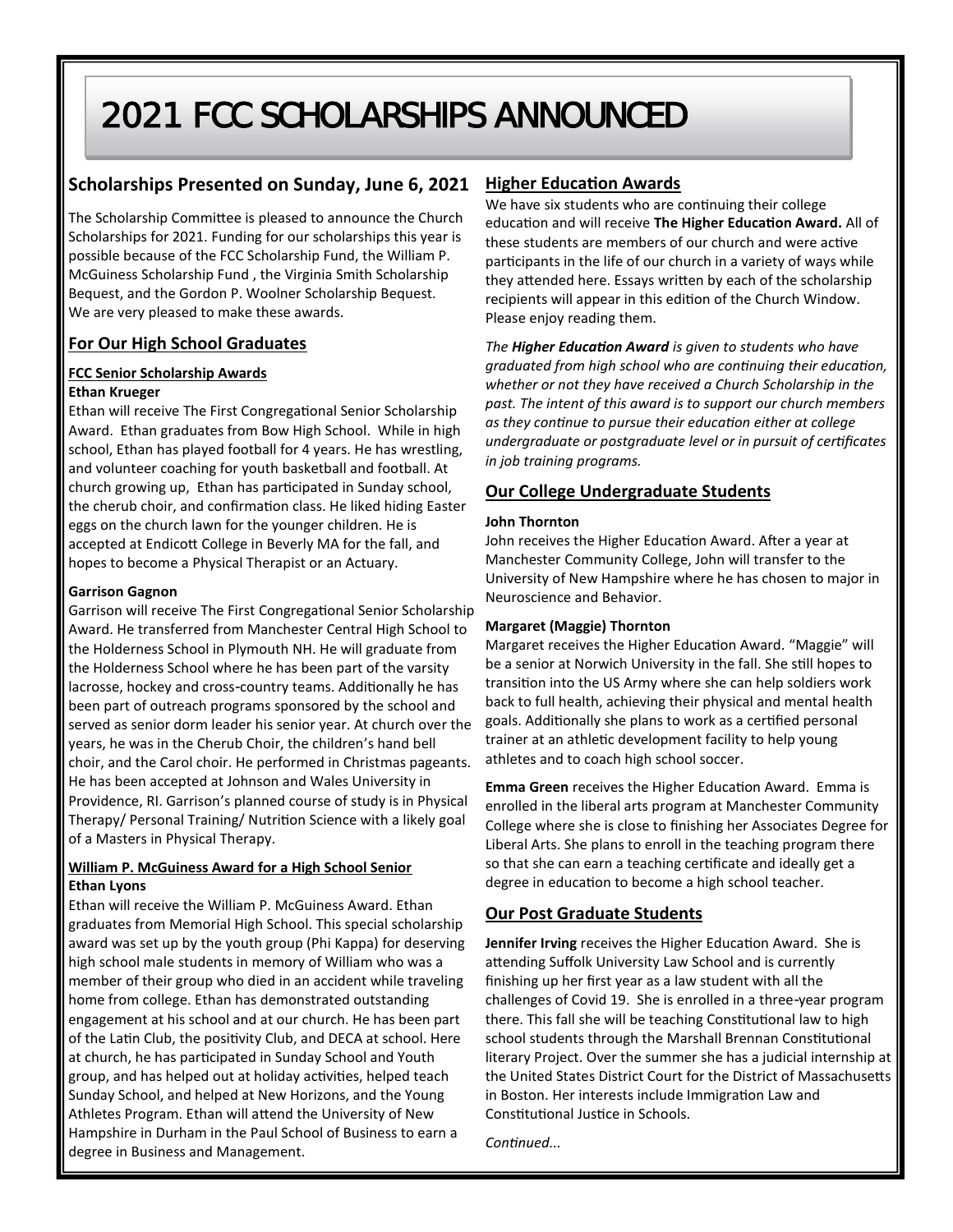#### **Abby Curtis**

Abby Curtis continues her education for a Master's Degree in Piano Pedagogy at the University of Southern Maine. She is totally immersed in music in multiple ways, including teaching at the Community Music Center in Portland, for her own personal enjoyment, and has occasionally prepared videos for our Sunday worship services. Abby works at a group home for adults with disabilities and makes and sells masks on Etsy.

#### **James Irving**

James receives the Higher Education Award. After graduation from Gordon College and work in the mortgage industry for three years, James has decided to pursue a career in the world of academia. He is enrolled at UNH in a PhD program in history to pursue a career in college teaching.

The essays are all very amazing and we welcome you to read them over the summer.

Congratulations to all of you!!! We wish you all the very best.

The Scholarship Committee Peter Perich Dawn Gagnon Lucia Carlisle Ellie Stetson



# 2021 FCC SCHOLARSHIP ESSAYS

#### **Essays from our High School Graduates – Scholarship Awards**

*Funded by the FCC Scholarship Fund, The William P McGuiness Fund, and the Virginia Smith Scholarship Bequest*

**Ethan Lyons** – Memorial High School - attending UNH in the fall – The William P. McGuiness Special Award!

Ethan Y. Lyons While attending First Congregational Church my entire life, I have learned a substantial amount of lessons and Christian values that encouraged me to be a positive individual. Ever since I was young, Sunday school taught me bible stories, and often persuaded me to exhibit the Christian learnings in my daily life. I have learned how to love others, help less fortunate people, exhibit a forgiving spirit and be a welcoming person.

First Congregational Church has taught me what it means to receive love and to express love. The various church gatherings such as Youth Group, Sunday school, and the many clubs opened my eyes to how important it is to feel a sense of belonging. The prayer concerns that occur every Sunday morning showed me how much the church cares for one another and how important prayer is in one's life. I have personally witnessed this love during my surgery in 2007. The church sent me many cards and letters that were delivered by Reverend Judy Copeland. I still remember how comforted I was when I received them. Being a Christian, I have learned the im-

portance of giving back to people who are in need. Whether it was through the community service opportunities or Sunday school discussions, I have learned the positive impact of helping others and expressing hospitality. Many youth group activities such as raking leaves for the elderly really opened my eyes to what it means to be a helpful individual. Treating others with a welcoming attitude is meaningful because it allows people to feel included. I have seen this personally from the church when they allow all people of different backgrounds to visit, and the open and affirming aspect as well. I also learned forgiveness, and how valuable it is to understand that everybody makes mistakes, including myself. It is important to have empathy for others, and to understand the circumstances where someone may be coming from. The way I live my life and express myself has a deep impact on others.

While at school and in my future, I will continue to follow Christ and display the Christian learnings that I have obtained while attending First Congregational Church. I will continue to

volunteer for those in need, and I will always display a helpful and loving temperament. I am extremely thankful and blessed to have the Church family supporting me through this very important period of my life.



**Ethan Krueger** – Bow High School – attending the University of New England in Maine in the fall – The FCC scholarship Award

Throughout my whole life I have been learning values of the church. I went to church from when my mom brought me as a baby to be baptized all the way until I was confirmed at this church. Many of the values and lessons I have learned throughout my childhood have come from this church through my experiences with Sunday school class and more. I have

learned to always help others, how to show honesty, integrity, acceptance, loyalty and commitment.

I have kept all of these values in mind while considering what I would like to do in the future. I think the career path I am interested in vey much aligns with some of these core values. This year has been a very tough year for me as it has been for everyone else, but dealing with Covid during my senior year was not easy. *Continued…*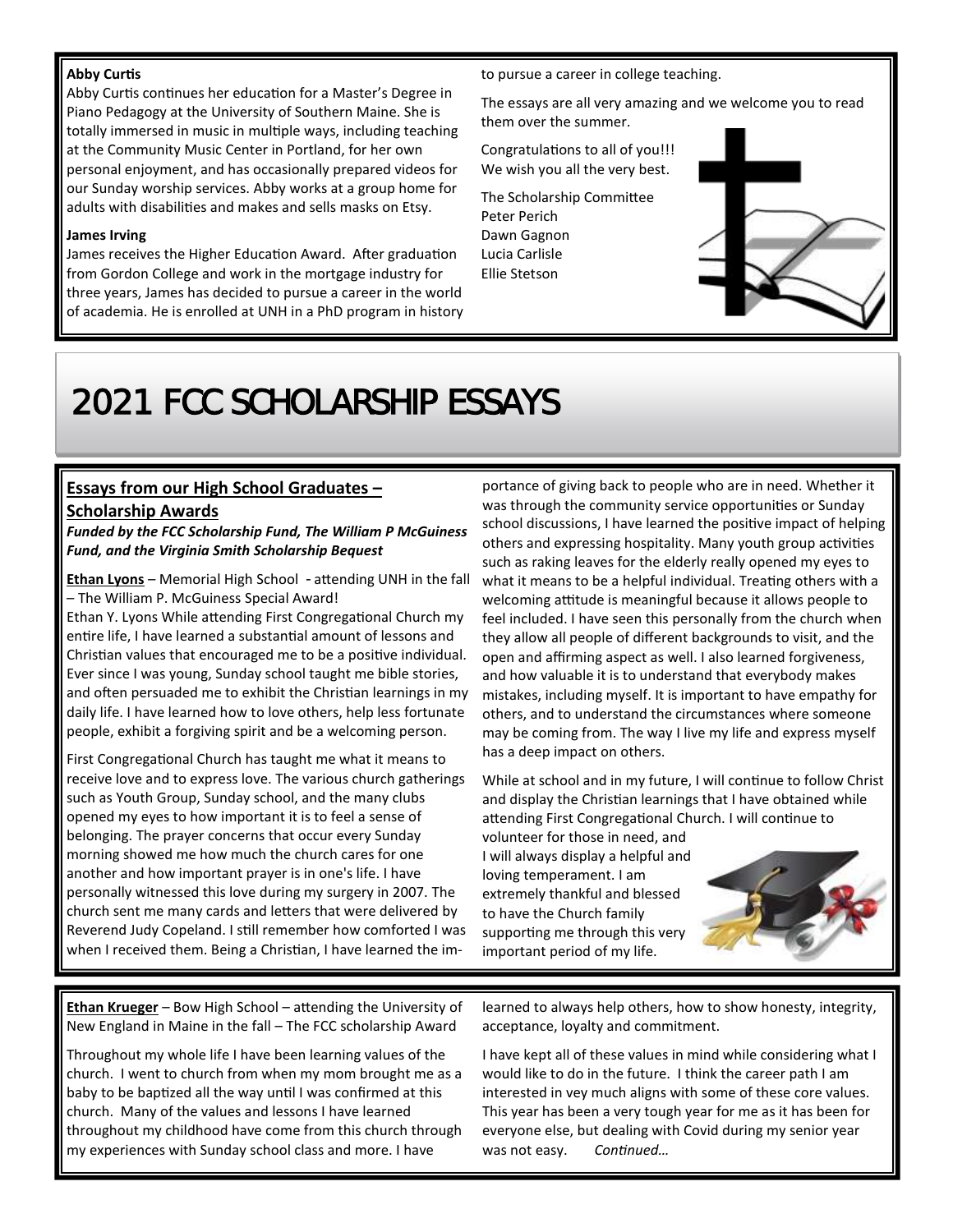On top of that I tore my ACL and meniscus during one of my games in the fall. The injury required surgery and severely affected my mental and physical health. It became very hard to stay positive and lay down all day, unable to see friends, play sports, and just be outside, all of the things I enjoy most. However, one person that truly made an impact on me during this time of struggle was my physical therapist.

Because of the positive impact he had on me, I would like to have that same impact on others in a similar career. The main value of this career is helping others, as I have always tried to

do. A career in the medical field gives many opportunities to be someone who can have a positive impact on another person. My major goal is to make sure nobody goes through a similar experience alone.



**Garrison Gagnon** – Manchester Central/Holderness School – attending Johnson and Wales University – RI in the fall – The FCC Scholarship Award

Attending the First Congregational Church my whole entire life has given me a practice that dictates my everyday life. I am very involved with sports at my high school that have a large team with many different positions. From a very young age at church I have been taught to engage in conversation and to understand one's life story to deepen my connection with the individual and entire community. As assistant captain this past season, a value like this holds tremendous weight in sports as it relates to the team. Outside of sports the virtue of community and the need for a kind mentality helped me be elected by my school community. I was elected Job leader my junior year and house leader my senior year. The effects of the FCC 's community support has helped me to prosper and I plan to carry it on as I

travel from the Holderness School to Johnson and Wales University and beyond.

Faith has played a huge role in the decisions I have made leading up to this point in my life. Knowing that God will carry me through always affects my decisions. I currently attend an Episcopalian school whose motto is "For God and Humankind." I chose this school because it gave me the opportunity to explore another religious perspective, continue my faith, and further my involvement with the community. It is a close-knit community and with that comes the strength of your involvement with one

another. The relationships that I have formed with individuals around the world demonstrate that community can be built on not just a local but a global scale.



## **Essays from the Higher Education Scholarship Recipients**

*Funded by the Gordon Woolner Bequest*

#### **Our College Undergraduates**

#### **Margaret Thornton**

Fifteen years of schooling has come and gone, with one final step before entering the "adult" world. As I enter my senior year of college, I find myself looking more to the past than focusing ahead on the future. Fondly, I remember the times that my best friends and I would go tearing through the halls, laughing and giggling as we played tag or hid from teachers so we would not get in trouble. I remember being scolded by those teenagers who were so much more mature and doing some of the scolding as I became more grown than those younger than me. I would sit and study while having a snack, before being pulled away to play a few random games or watch a movie. And I remember practicing until I could get every note right, until I had memorized each part of a musical number, and until our pieces sounded good enough to play in front of a crowd.

I am not remembering my times at preschool, at elementary, or even junior high. Instead of thinking back on kindergarten through eighth, I am instead remembering my time as a kid at First Congregational Church. My best friends were the two that I was in Sunday school with from the time we arrived at FCC until we were confirmed. As many will remember, we did play tag and kickball in the lovingly nicknamed "Wreck Room", until one of our parents or someone else's would scold us- the teachers

that we hid from. Then, we adopted other games, like Hide and Seek or ping pong, until even those became too competitive for some.

As we grew older, so did the toddlers and infants that were younger than us, and we found ourselves in the same shoes that the Youth Group had been in only a few years previous. We, too, scolded them for playing too loudly or too competitively, jumping in to play if they needed some help or if we just wanted to have fun. And when they needed a bail out because something had broken, we were there to either cover for them or to fix it while no parents were looking. We studied in eighth grade- not math or science, but the textbook for confirmation.

We read each story over and over, trying to grasp what we had known since we were in the small kids' classroom, but something that I personally would not realize until I was in college. That lesson was that our church is a family. The community support I received from every member in the congregation was overwhelming. When I felt that I could not talk to my parents about something, there were always other parents that I was safe talking with. Sometimes the advice ended up being "talk to your parents about that", but often I had multiple options to choose from. And everyone was so excited to hear about what me and my siblings were up to, whether it was with school, sports, or anything my eight- year- old brain was infatuated with at the time. At any time, I had a big group of kids that would be willing to play, and I always had someone older than me to keep me safe. The unconditional love and support from *Continued...*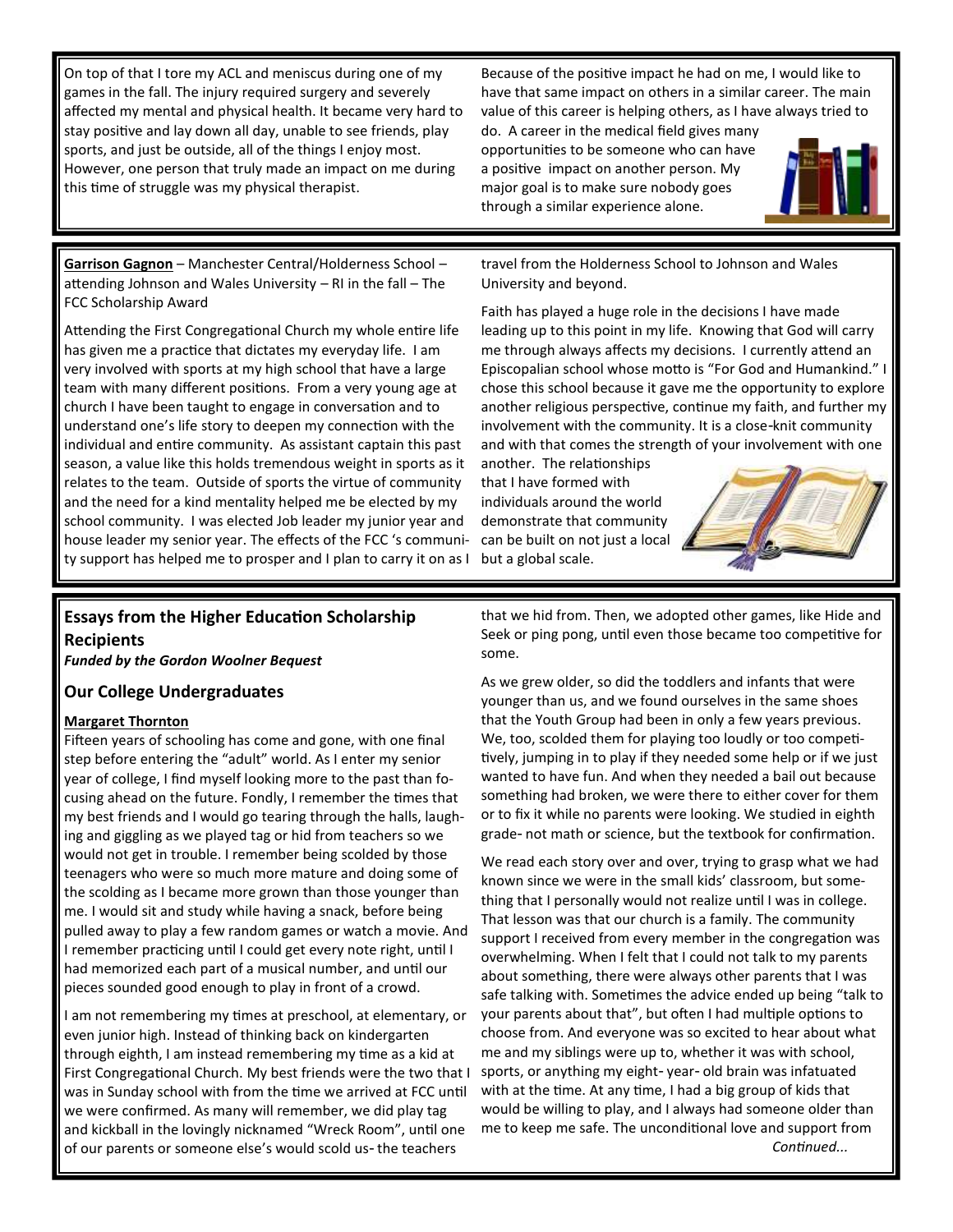our church family was incredible, and I wish I could go back to live it all over again.

As each day passes, though, I am reminded that time cannot move backwards, and that the future is as soon as tomorrow. So instead, I focus on what comes next, and how I can apply unconditional love, support, and compassion to what I do next. This past year at school, thanks to the church scholarship I received last year, I was able to purchase all the textbooks I needed. Junior year was the most difficult academic year I have faced while in college, but I was able to achieve a 3.65- the highest semester GPA I've earned while at Norwich- which brings my cumulative GPA to a 3.1, the highest cumulative GPA I've ever had in college.

This fall, I will be taking the same number of classes as I go for both my senior seminar and a third Strength and Conditioning certification. My goal is still the same: To commission into the US Army and help soldiers work back to full health, achieving their physical and mental goals. I have the opportunity to begin that training early, learning how to do exactly what I will be doing once commissioned. For my senior year, I will be designing and enacting physical training plans and nutrition education for members of the Corps at school, as well as those

cadets in the Army Department at Norwich. I am incredibly thankful for both of these opportunities, as they will help me to show compassion and kindness to more individuals and support them through their journeys as they become healthier, happier versions of themselves.

Upon graduation, along with commissioning and serving in the US Army, I plan on working as a certified personal trainer at an athletic development facility. I hope to help young athletes reach their full potential to have a greater opportunity to succeed in their sport, or even to just be happier and more confident in their abilities. Along with this work, I am hoping to coach high school soccer, a dream that I have had since I was twelve.

Until May of 2022, however, I will stay focused on classes and training so that I can reach my goals. This gives me the chance to work with more people, continually showing the patience,

kindness, compassion, and support that I have received from my church family. And thanks to FCC, I can do just that.

Very Respectfully and with Much Thanks, Maggie Thornton



#### **John Thornton**

I cannot thank the Scholarship Committee enough for awarding me the scholarship last year. After attending Manchester Community

College, I have made the decision that I would like to do something that I can be proud of everyday, and have chosen to transfer to the University of New Hampshire. I will be attempting to transfer each credit I earned that was possible by the church, and I once again cannot thank everyone enough.

In regards to what I will be studying, I have chosen to major in Neuroscience and Behavior, where I hope to discover what makes each brain fundamentally the same, and yet completely different from one another. It is because of the scholarship that I was able to first attend Manchester Community College, and being able to transfer to a completely different university to study in a program I can be proud of is something I will never forget.

my first two semesters of college completely debt free, and I currently have a 3.94 GPA. After completing these semesters however, I came to realize that I enjoy working on cars as a hobby, and not as something I have to worry about making money off of. With this newfound information, I set out in search of a program that I was interested in, and came across the University of New Hampshire's Neuroscience and Behavior program. I am currently in the process of transferring into their University and they will accept as many credits from my time at Manchester Community College as they can.

Without the members of the church guiding me through all my years, I would not be the person I am today. which I am extremely thankful for. I believe that this program will bring me something to take pride in, and something that I can be happy doing everyday. I am excited for the future, and am thankful for the incredible generosity of the church and its members.

Thanks to the scholarship I was awarded, I was able to complete Thank you all once again, John Thornton.

#### **Emma Green**

I am currently attending Manchester Community College. I am in the Liberal Arts Program, and I plan to go into teaching. I am close to finishing my associate's degree for Liberal Arts. I am taking classes this summer as well to quicken the process. With COVID – 19 still lurking in our everyday lives, I have had to adapt to online schooling that has proven to be difficult, but I have kept my faith through it all.

When I taught Sunday School at FCC throughout high school, I realized I really enjoyed teaching. It was a great starting point for me to get to know what teaching is like. I learned what it was like to run a classroom and interact with the kids. I am

planning on enrolling in the teaching program at MCC so I can earn my teaching certificate. As for what I would like to teach, I'm still not quite sure. I enjoy many different subjects so it will be a hard decision when the time comes that I have to choose. I am still going to be working so I'll continue to learn how to balance both work and school.

Ideally, I'll get my degree in education and become a high school teacher. Again, I'm not quite sure what I want to teach. Possibly history or psychology. FCC is the place where I found what I wanted to do in life, and I'll be forever grateful for the opportunity to teach Sunday School.



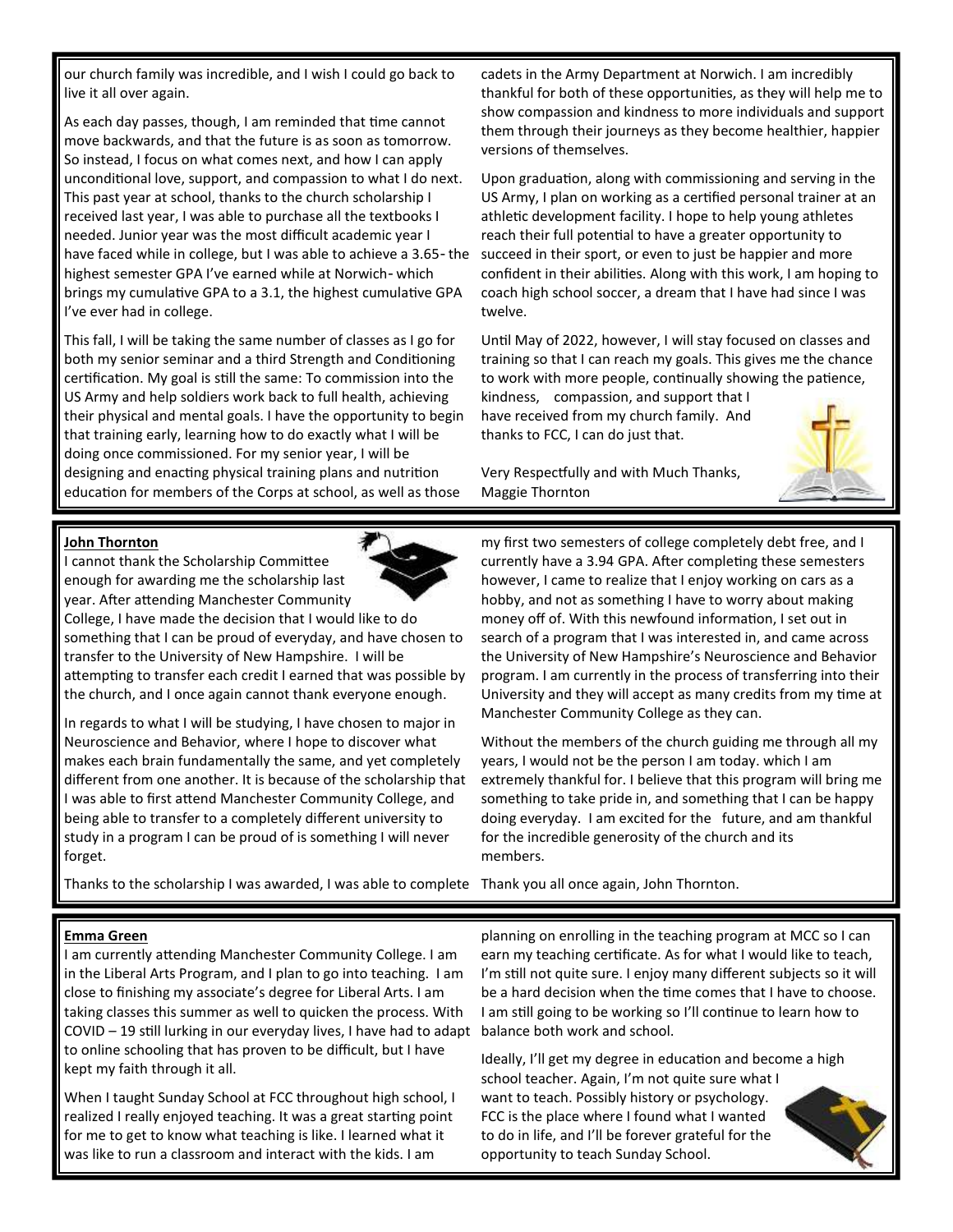#### **Our Post Graduate Students**

#### **Jennifer Irving**

The past year has been an interesting one to say the least, and a very unique time to start law school. The first year of law school is a notoriously stressful experience in normal times, and the added challenges of the past year made it all the more so. I have attended classes online via Zoom, as well as some in person, following strict requirements on mask wearing and regular COVID testing. I took exams from my apartment and presented my first oral argument while wearing not one, but two face masks. Some days I had to take breaks from my homework to check in on friends and family members who had tested positive for COVID-19. In short, I do not know how I would have survived the past year without my faith.

From growing up at First Congregational Church, I have always felt secure in the knowledge that there is a God who loves me and created me with purpose. FCC also introduced me to various tools that have helped me turn to God in challenging times, including favorite prayers and Bible verses. I have thought often this year of the famous verse from Jeremiah 29:11 "'I know the plans I have for you,' declares the LORD, 'plans to prosper you and not to harm you, plans to give you hope and a future.'" I

continue to derive comfort and strength from lessons learned at FCC, including the knowledge that despite anxieties big and small – from a global pandemic to the law school grading curve – God has a plan.

Despite the challenges of the past year, I continue to feel confident that God's plan for me includes law school. I've learned so much about everything from contracts to property law to the U.S. Constitution, and about accomplished lawyers who are doing inspiring and meaningful work. At the same time, I've also read cases like Dred Scott v. Sandford that serve as a reminder that lawyers don't always get it right, and that there is always more work to be done. With all the knowledge I've gained this year, I continue to be hopeful that a career in the law will enable me to live into the values learned in my religious upbringing and, in some small way, work to create a more just and Christ-like world. Though I'm not sure exactly what I want to do after law school, I am excited about the opportunities to come. Having completed the standard first-year curriculum, next year I am looking forward to taking classes that more closely align with my interests, including Immigration Law and Constitutional Justice in Schools. I am excited to see what God has in store as I continue my law school journey.

#### **Abby Curtis**

It took me a few months to find my passion in pursuing higher education. After completing my undergraduate degree, I decided I was done. After that, I was finally going to live my life, no homework, no classes, I would be free! Fast forward a year later and I am back in school, now working towards my master's degree. I made my decision to continue with school before COVID-19 happened and once everything went online, it felt almost… pointless. I lost my motivation and interest for a few months and was feeling really lost, again. It took a lot of effort to find my path this time. This effort consisted of therapy, emotional piano lessons, finding inspiration through television, music, and friends, and trying really hard to love myself.

Looking back from where I am now, I'm really happy with my decision to keep going to school. Without the experiences I've

#### **James Irving**

My experiences at FCC and Gordon College form two of the most important influences on my identity today. Growing up attending FCC and participating in youth activities strengthened my spirituality and gave me a supportive community of friends and mentors. The church has always provided a safe place for me to feel welcomed and valued. It helped me develop a love for humanity that has come to fruition in my historical research. FCC was also foundational in establishing my college career. Had I not attended several Passport camps hosted at Gordon College when I was in middle and high school, I can confidently say I never would have chosen that small, Christian school for my undergraduate education. FCC thus first introduced me to the institution that cultivated my love of history and provided relationships with peers and faculty that continue today. I could not be more grateful for this special connection between

had these past few months, I'm not sure my self-esteem would have seen the light of day anytime soon. From my perspective, school is such an empowering experience. I find myself being challenged through piano every day of my life and I wouldn't want it any other way. Without the scholarships I've been blessed with these past few years, I most certainly would not be where I am today. The generosity I've been granted from organizations like the First Congregational Church has made it possible for me to continue doing what I love, and for that, I am forever grateful. As far as the future is concerned, I haven't gotten that far yet. After I complete my master's degree in the Spring of 2022, my plan is to just see where life takes me. My only request is that I am involved in music in some way or another, whether that be through teaching, performing, or alone time at the piano every day.

my church and my education.

Classes at Gordon sharpened my inquisitive mind and introduced me to the exciting rewarding world of academia. Following graduation, I know I wanted to become a permanent member of that environment by completing a PhD in history and pursuing a career in college teaching. I entered the program at UNH in the fall of 2020 and today I know I am in the right place. Having worked for three years in the mortgage industry between Gordon and UNH, I know what it is like to "work for a weekend." Now as a student there are many nights when I do not want to stop working out of pure enjoyment. My plans for the future are to complete this program in five years, after which I will apply for full time teaching positions. I love working with students and being an integral part of their college experience. — Thank you for the opportunity to apply for this scholarship and for your consideration.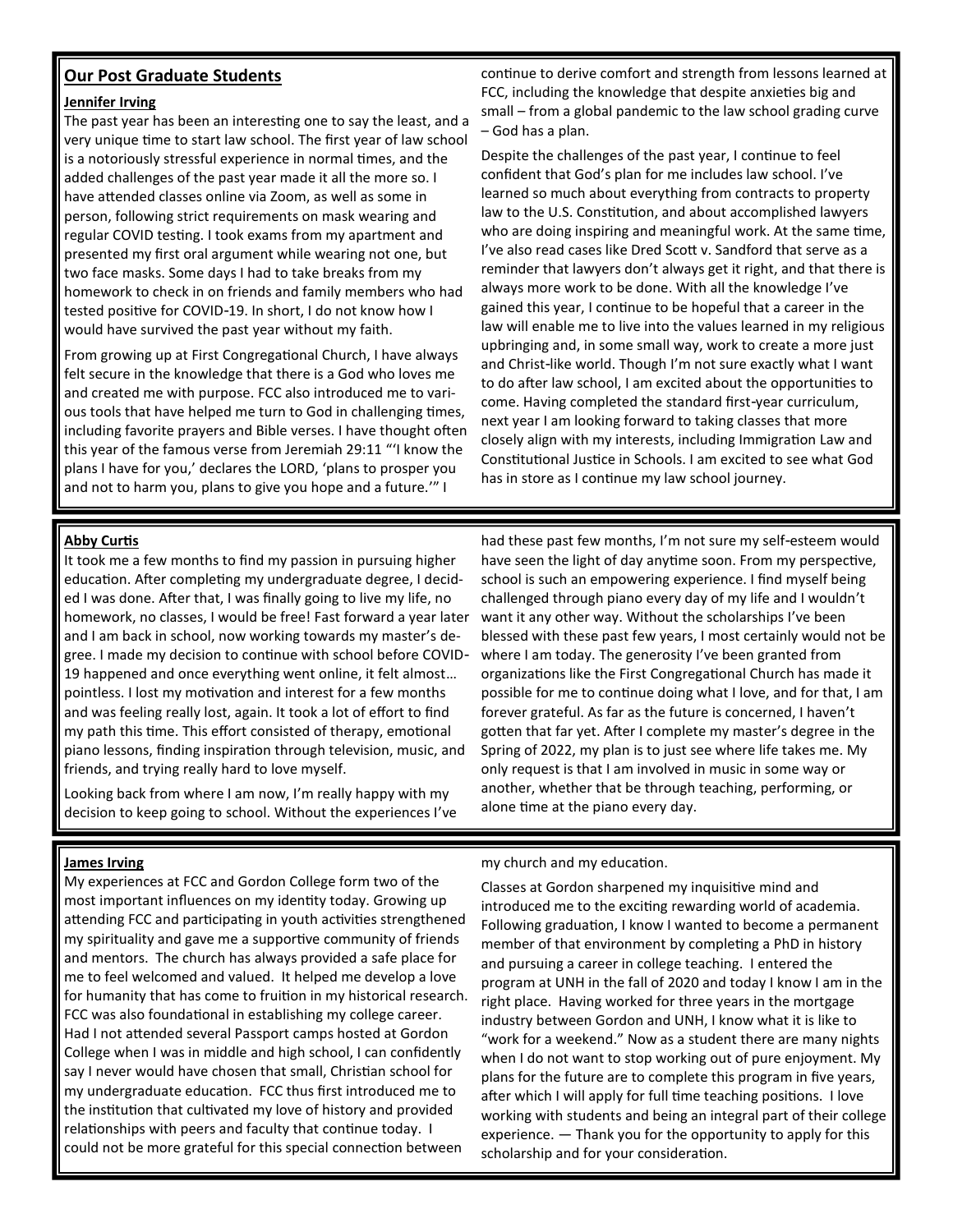## **This month at FCC**

**Activities, dates and times are subject to change. Please refer to the printed calendars by the office or go to www.fccmanchesternh.org**

| <b>JULY</b>                                              | <b>Tuesday, August 3rd</b>                                      |
|----------------------------------------------------------|-----------------------------------------------------------------|
| Thursday, July 1st                                       | 10:00 AM Staff Meeting                                          |
| 9:10 AM "9:10 Morning Watch Prayers" on Facebook         | Wednesday, August 4th No Church Activities Scheduled            |
| 10:00 AM Service Recording in Sanctuary                  | Thursday, August 5th                                            |
| Friday, July 2nd No Church Activities Scheduled          | 9:30 AM Holly Berry Fair Craft Prep                             |
| No Church Activities Scheduled<br>Saturday, July 3rd     | 10:00 AM Service Recording in Sanctuary                         |
| Sunday, July 4th                                         | Friday, August 6th                                              |
| 10:00 AM Worship Service on Facebook                     | 9:30 AM Movie Club reviews "The Help"                           |
| Monday, July 5th                                         | No Church Activities Scheduled<br>Saturday, August 7th          |
| Church Office Closed for July 4th Holiday                | Sunday, August 8th-Rev. Stephen Cushing Leads Worship           |
| (Filming for the week of 7/18 will take place this week) | 10:00 AM Worship Service                                        |
| Tuesday, July 6th                                        | Monday, August 9th                                              |
| 10:00 AM Staff Meeting                                   | 6:00 PM Stewardship Committee Meeting                           |
| Wednesday, July 7th No Church Activities Scheduled       | <b>Tuesday, August 10th</b>                                     |
| Thursday, July 8th                                       | 10:00 AM Staff Meeting                                          |
| 10:00 AM Service Recording in Sanctuary                  | 2:00 PM Connecting the Congregation Team Meeting                |
| Friday, July 9th No Church Activities Scheduled          | <b>Wednesday, August 11th</b><br>No Church Activities Scheduled |
| Saturday, July 10th No Church Activities Scheduled       | Thursday, August 12th                                           |
| Sunday, July 11th                                        | 10:00 AM Service Recording in Sanctuary                         |
| 10:00 AM Worship Service & Baptism Ceremony              | Friday, August 13th                                             |
| No Church Activities Scheduled<br>Monday, July 12th      | 9:30 AM Movie Club                                              |
| Tuesday, July 13th                                       | Saturday, August 14th<br>No Church Activities Scheduled         |
| 10:00 AM Staff Meeting                                   | Sunday, August 15th-Pip Adams Leads Worship                     |
| No Church Activities Scheduled<br>Wednesday, July 14th   | 10:00 AM Worship Service                                        |
| Thursday, July 15th                                      | 1:00 PM Open & Affirming Committee Meeting                      |
| 9:30 AM Holly Berry Fair Craft Prep                      | Monday, August 16th<br>No Church Activities Scheduled           |
| Friday, July 16th No Church Activities Scheduled         | Tuesday, August 17th                                            |
| Saturday, July 17th No Church Activities Scheduled       | 10:00 AM Staff Meeting                                          |
| Sunday, July 18th-Rev. Papagian Leads Worship            | <b>Wednesday, August 18th</b>                                   |
| 10:00 AM Worship Service on Facebook (no in-person)      | 6:00 PM Reopening Task Force Meeting                            |
| No Church Activities Scheduled<br>Monday, July 19th      | Thursday, August 19th                                           |
| Tuesday, July 20th                                       | 9:30 AM Holly Berry Fair Craft Prep                             |
| 10:00 AM Staff Meeting                                   | 10:00 AM Service Recording in Sanctuary                         |
| No Church Activities Scheduled<br>Wednesday, July 21st   | Friday, August 20th                                             |
| Thursday, July 22nd                                      | 9:30 AM Movie Club                                              |
| 9:30 AM Holly Berry Fair Craft Prep                      | Saturday, August 21st<br>No Church Activities Scheduled         |
| 10:00 AM Service Recording in Sanctuary                  | Sunday, August 22nd-Rev. Papagian Leads Worship                 |
| Friday, July 23rd No Church Activities Scheduled         | 10:00 AM Worship Service in-person & on Facebook                |
| Saturday, July 24th No Church Activities Scheduled       | Monday, August 23rd<br>No Church Activities Scheduled           |
| Sunday, July 25th-Rev. Papagian Leads Worship            | Tuesday, August 24th                                            |
| 10:00 AM Worship Service in person & on Facebook         | 10:00 AM Staff Meeting                                          |
| No Church Activities Scheduled<br>Monday, July 26th      | <b>Wednesday, August 25th</b>                                   |
| Tuesday, July 27th                                       | 9:00 AM FOOS to Prepare September Church Window                 |
| 10:00 AM Staff Meeting                                   | Thursday, August 26th                                           |
| Wednesday, July 28th<br>No Church Activities Scheduled   | 10:00 AM Service Recording in Sanctuary                         |
| Thursday, July 29th                                      | Friday, August 27th No Church Activities Scheduled              |
| 10:00 AM Service Recording in Sanctuary                  | Saturday, August 28th No Church Activities Scheduled            |
| Friday, July 30th No Church Activities Scheduled         | Sunday, August 29th-Rev. Gordon Rankin Leads Worship            |
| Saturday, July 31st No Church Activities Scheduled       | 10:00 AM Worship Service                                        |
|                                                          | Monday, August 30th                                             |
| <b>AUGUST</b>                                            | 6:30 PM Deacons' Board Meeting                                  |
| Sunday, August 1st-Guest Worship Leader                  | <b>Tuesday, August 31st</b>                                     |
| 10:00 AM Worship Service                                 | 10:00 AM Staff Meeting                                          |
| Monday, August 2nd No Church Activities Scheduled        | 6:30 PM NHGMC                                                   |
|                                                          |                                                                 |